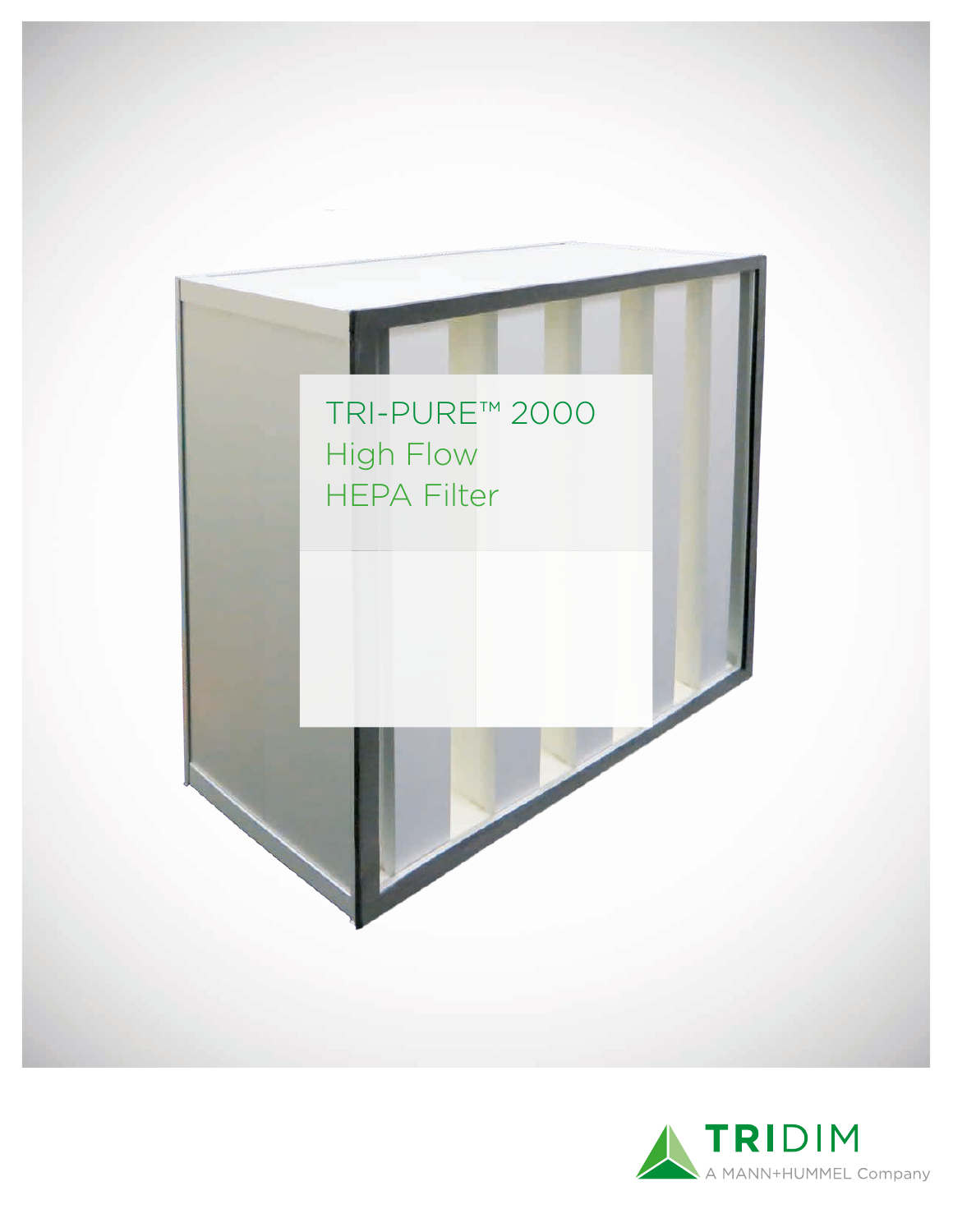# TRI-PURE™ 2000 High Flow HEPA Filter



TRI-PURE™ 2000 Gel Seal

### **FEATURES**

- V-Bank Construction
- High Air Flow Rating: 500 FPM
- Low Pressure Drop
- **Mini-Pleat Media Packs**
- Extended Service Life
- Reduced Energy Consumption
- Efficiencies available from 99.97% @ 0.3 ųm to 99.99% @ 0.3 ųm
- Anodized Extruded Aluminum Frame
- Gasket or Gel Seal Available
- Quality-Controlled Manufacturing Facility

Tri-Dim Filter Corporation's TRI-PURE™ 2000 HIGH FLOW HEPA filters are designed for use in demanding applications where high airflow and high efficiency filtration are required. Applications include medical, pharmaceutical, microelectronics, biotech, food processing, as well as other disciplines. TRI-PURE™ 2000 HIGH FLOW HEPA utilizes V-Bank construction to maximize airflow, minimize resistance thereby offering an extended service life and reduced energy consumption. The TRI-PURE™ 2000 HIGH FLOW HEPA has approximately 400 square feet (37 m<sup>2</sup>) of media due to its V-Bank configuration.

The TRI-PURE™ 2000 HIGH FLOW HEPA filters features include a high airflow rate. A standard capacity separator style HEPA filter is rated at only 250 FPM (1.3 m/sec) or 1000 CFM (0.47 m<sup>3</sup>/sec) for a 24" x 24" x 11.5" filter where the Tri-Pure™ 2000 HIGH FLOW HEPA is rated at 500 FPM (2.5 m/sec) or 2000 CFM (0.94 m3 /sec) – a 100% increase. This is helpful in applications where there are space limitations.

An additional feature of the TRI-PURE™ 2000 HIGH FLOW HEPA is its low resistance – only 1.0" W.G. (249 PA) at 500 FPM (2.5 m/sec). That is a 30% reduction from separator style high capacity HEPA filters. The combination of extended media area and low resistance allows the TRI-PURE™ 2000 HIGH FLOW HEPA to offer 3-4 times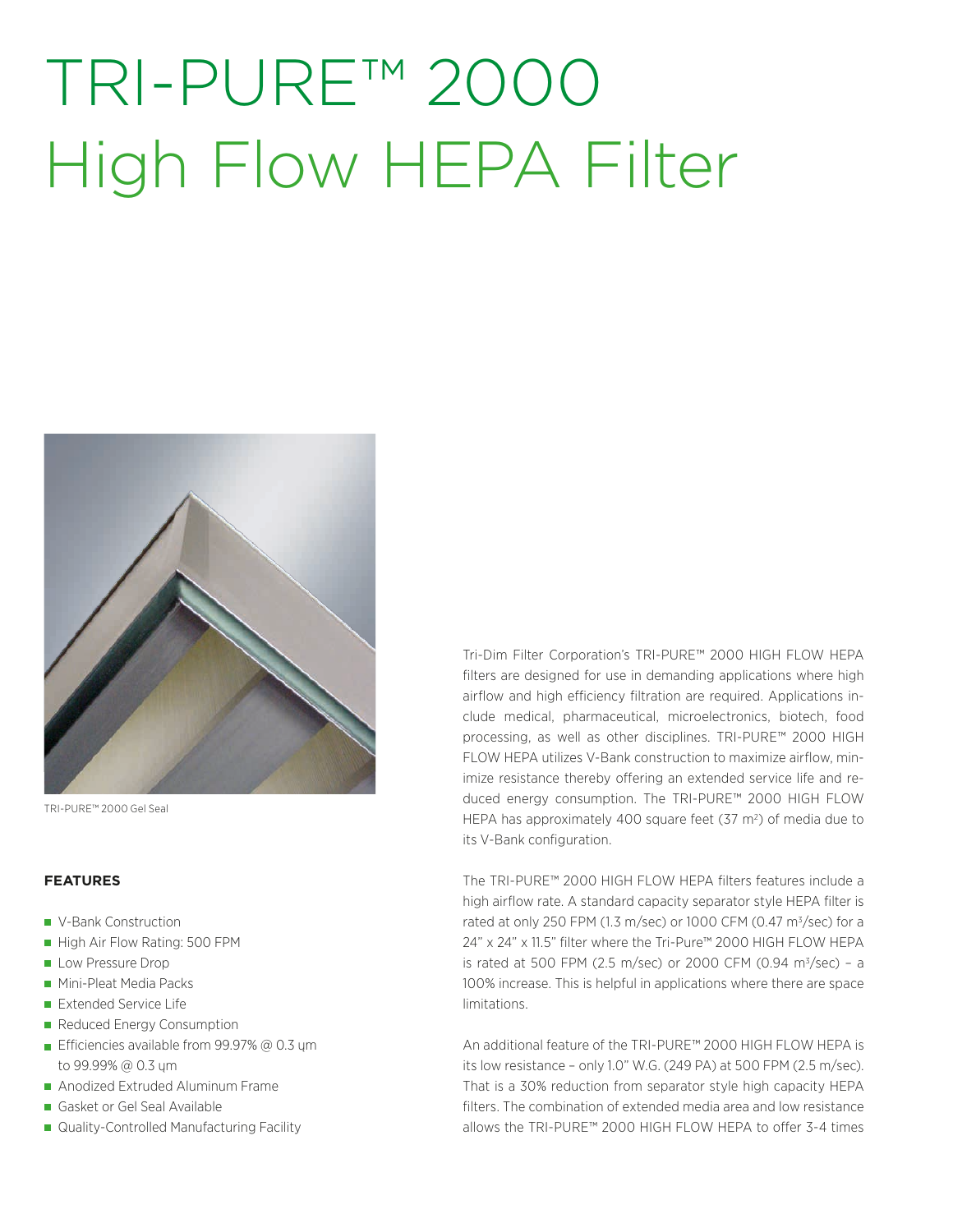

Tri-Dim's Cleanroom Production Area

longer service life than standard separator style HEPA filters. In addition to extended service life, the Tri-Pure™ 2000 HIGH FLOW HEPA delivers a huge opportunity for energy savings. Some statistics show that over 80% of the cost associated with filtration is in energy consumption – The Tri-Pure™ 2000 HIGH FLOW HEPA will dramatically reduce the energy consumed due to extremely low pressure drop. The media pack is constructed of glass microfiber media mini-pleated into media packs. The pleats are separated and secured by an adhesive bead separator. The Tri-Pure™ separator system is precisely applied to promote uniform airflow and to eliminate media to media contact and to eliminate the fiber break-off related with different pleating methods. The TRI-PURE™ media pack is manufactured on a computer-controlled pleater for consistent and repeatable media packs.

TRI-PURE™ 2000 HIGH FLOW HEPA filters are constructed of anodized extruded aluminum frames. The media packs are sealed to the frame with a polyurethane sealant. Other features of the anodized aluminum frame include a protective finish that is corrosion resistant and it significantly reduces the weight of the filter when compared to other frame material options and also minimizes sharp edges of fabricated frames.

The TRI-PURE™ 2000 HIGH FLOW HEPA offers both gasket and gel seal models to meet any application requirements. The gel seal version is available with optional extractor clips for side access housing applications where required. Contact your local sales professional at 1-800-458-9835 for a free, no obligation filter and IAQ assessment.